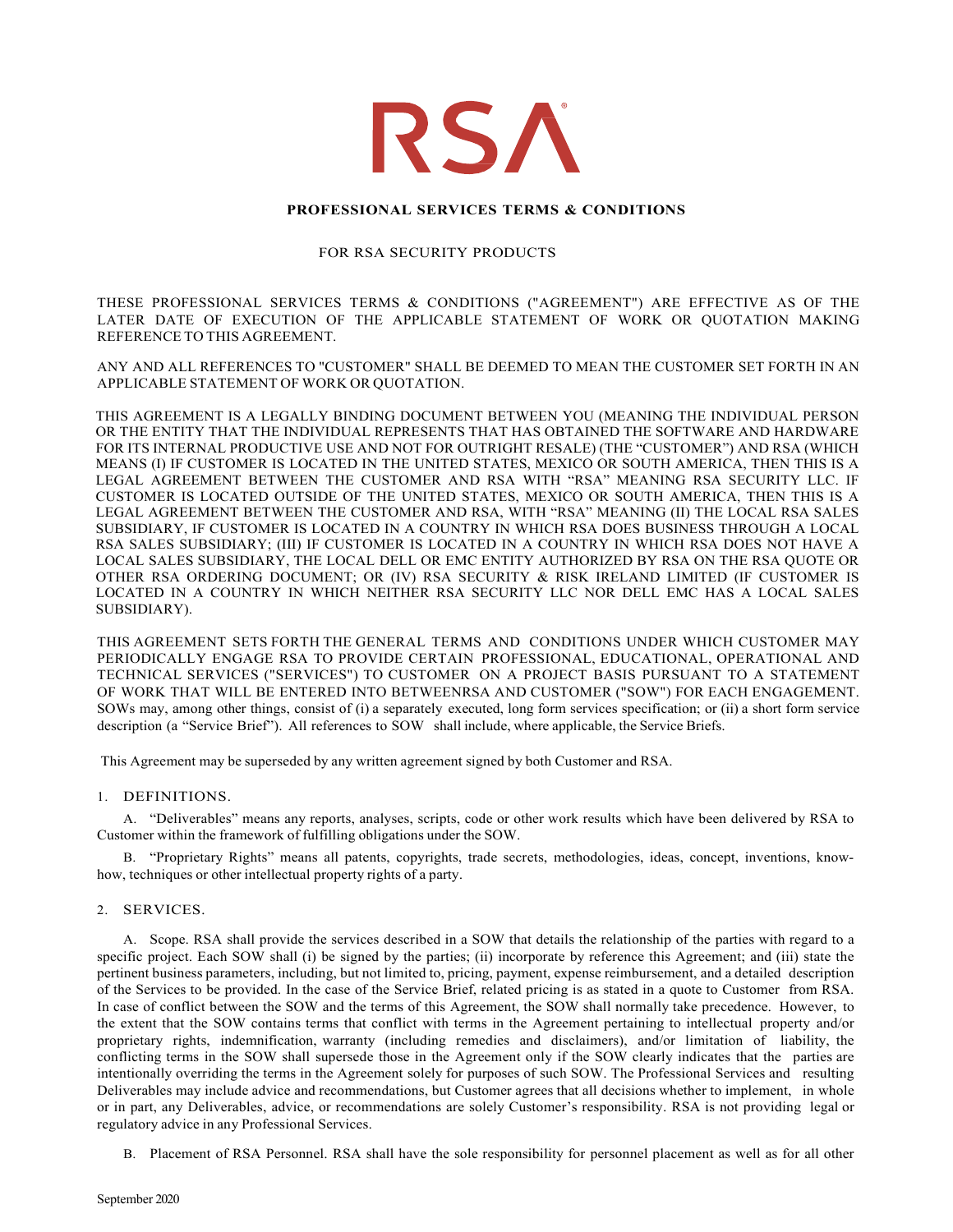human resources issues (e.g. vacation). RSA will only utilize employees or contractors that are sufficiently qualified. If specific RSA personnel cease to perform due to illness, resignation or any other reason, RSA shall without undue delay use reasonable efforts to provide a substantially equivalent replacement as soon as reasonably possible. RSA's contact person responsible for liaising with Customer will exclusively be the person identified by RSA as being responsible for the project. No employee/employer relationship is intended or shall be established by any SOW.

C. Standard Work Day. The standard work day is any eight (8) hour period of work, between 8:00 AM and 6:00 PM, Monday through Friday, excluding public holidays at the RSA location providing Professional Services.

D. Customer Responsibilities. Customer agrees to provide RSA with the full cooperation it needs to perform the Professional Services. This includes timely access to Customer office accommodations, facilities, network, computer systems, and storage equipment. Customer also agrees to provide assistance and complete and accurate information and data from officers, agents, project sponsors, subject matter experts, and employees as RSA may request, in addition to suitably configured, licensed, and operational computer and storage products involved in delivery of the Professional Services. If Customer fails to provide the requisite cooperation on a timely basis, RSA will be relieved of any schedule, milestone, or financial commitments associated with the Professional Services. Customer remains responsible for the physical and network security of Customer's environment. Customer shall also perform its specific obligations as described in the relevant SOW, and, if necessary, assist and support RSA in the provision of the Professional Services as reasonably requested by RSA, and shall provide all conditions in its business necessary for due performance of Professional Services by RSA.

#### 3. TERM AND TERMINATION.

A. Term; Survival. The term of this Agreement commences on the later date of execution of an applicable SOW and shall remain in effect unless terminated as provided below. Upon any termination of this Agreement, Sections 1, 2, 3, 4, 5, 6 7(B), and 8 through 13 hereof shall survive in accordance with their terms. Termination of this Agreement or any SOW shall not limit either party from pursuing other remedies available to it, including injunctive relief, nor shall such termination relieve Customer of its obligation to pay all fees and expenses for all Services performed, including any Deliverables associated with such Services, as of the date of termination.

B. Termination for Convenience. Either party may terminate this Agreement for convenience by providing the other with written notice, which termination shall become effective upon the later of (1) fourteen (14) days after receipt of such notice by such other party or (2) completion and payment for the Services set forth in any SOW(s) effective on the date of receipt of such notice. A termination for convenience for any SOW shall only be permitted if expressly agreed in the SOW.

C. Termination for Breach. Either party may notify the other in writing in case of the other's alleged breach of a material provision of this Agreement and/or an applicable SOW. The recipient shall have thirty (30) days from the date of receipt of such notice to effect a cure. If the recipient of the notice fails to effect a cure within such period, then the sender of the notice shall have the option of sending a written notice of termination of the applicable SOW(s), or the Agreement if the breach affects multiple SOWs, which notice shall take effect upon receipt.

### 4. PROPRIETARY RIGHTS.

A. Grant of License Rights in Deliverables. Subject to (a) Customer's payment to RSA of any applicable Professional Services fees, (b) Customer's compliance with the terms of the Agreement, any applicable SOW(s), and (c) RSA's Proprietary Rights incorporated into any Deliverables, RSA grants Customer a non-exclusive, non-transferable, nonsublicensable license to use, copy, and create derivative works from the Deliverables for Customer's internal business operations, as contemplated by the applicable SOW(s). The license granted in this section does not apply to: (i) Customerfurnished material; (ii) any Products; (iii) any Third Party Products; or (iv) items licensed or otherwise provided under a separate agreement.

B. Reservation of Proprietary Rights. Each party reserves for itself all Proprietary Rights that it has not expressly granted to the other. RSA shall not be limited in developing, using or marketing services or products which are similar to the Deliverables or Professional Services provided hereunder, or, subject to RSA's confidentiality obligations to Customer, in using the Deliverables or performing similar Professional Services for any other projects.

C. Third Party Products. Customer grants RSA a non-exclusive, non-transferable right to use Third Party Products that Customer provides for RSA's use to perform the Professional Services described in an applicable Service Agreement(s) document. Any configuration or modification that RSA makes to any Customer-provided Third Party Products or work product incorporating Third Party Products issubject to Customer's agreement with the applicable third party.

### 5. CONFIDENTIALITY.

A. Confidential Information. "Confidential Information" means any information that is marked "confidential" or "proprietary" or any other similar term or in relation to which its confidentiality should by its nature be inferred or, if disclosed orally, is identified as being confidential at the time of disclosure and, within two (2) weeks thereafter, is summarized, appropriately labeled and provided in tangible form. Confidential Information does not include information that is (i) rightfully in the receiving party's possession without prior obligation of confidentiality from the disclosing party; (ii) a matter of public knowledge; (iii) rightfully furnished to the receiving party by a third party without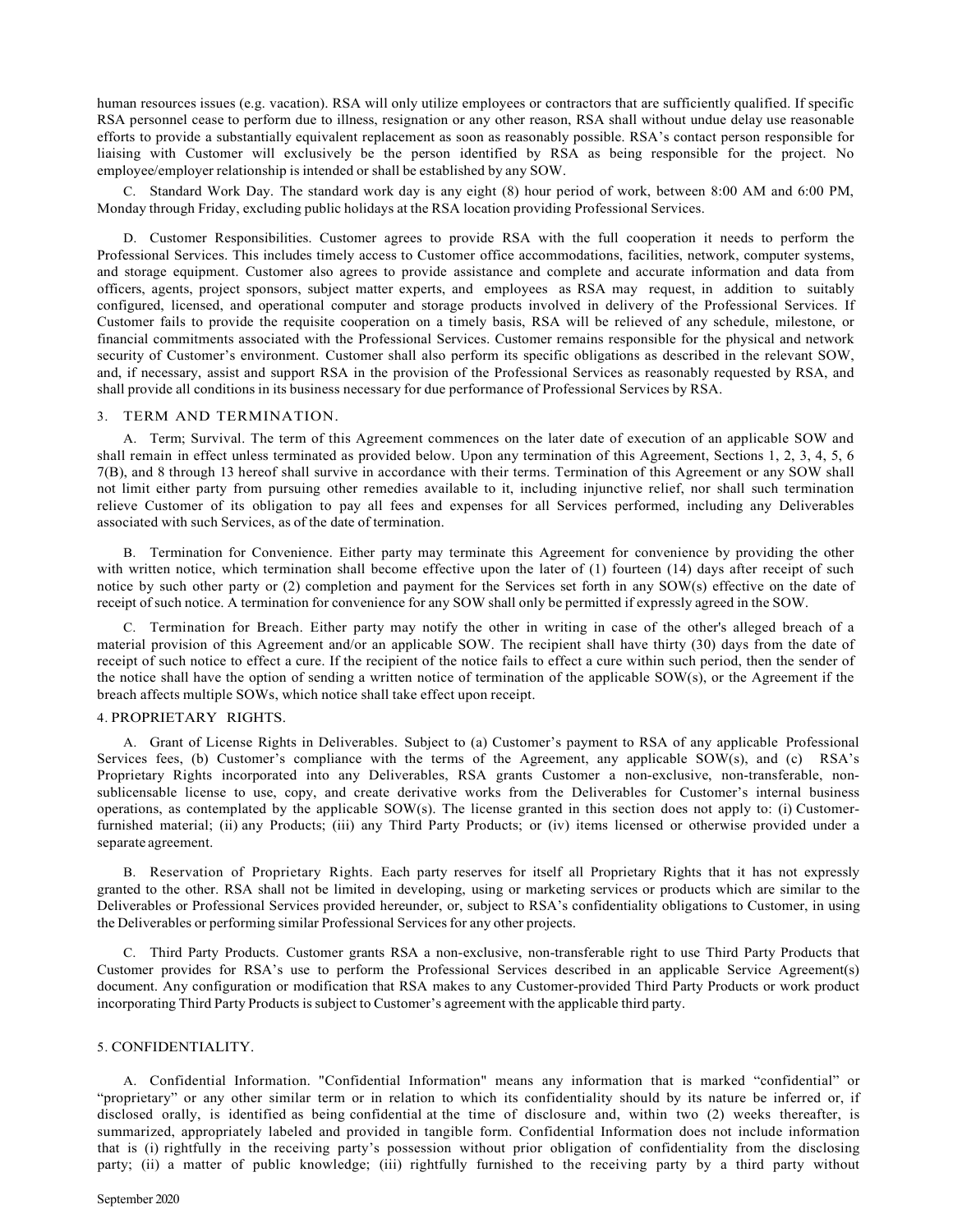confidentiality restriction; or (iv) independently developed by the receiving party without reference to the disclosing party's Confidential Information. Each party shall (a) use Confidential Information of the other party only for the

purposes of exercising rights or performing obligations in connection with this Agreement or any purchase order hereunder; and (b) protect from disclosure to any third parties, by use of a standard of care equivalent to that as used by recipient to protect its own information of a similar nature and importance, and, no less than the use of reasonable care, any Confidential Information disclosed by the other party for a period commencing upon the date of disclosure until three (3) years thereafter, except with respect to (1) Customer data to which RSA may have access in connection with the provision of Services, which shall remain Confidential Information until one of the exceptions stated in the above definition of Confidential Information applies; and (2) Confidential Information that constitutes, contains or reveals, in whole or in part, RSA proprietary rights, which shall not be disclosed by the receiving party at any time. Notwithstanding the foregoing, the receiving party may disclose Confidential Information (A) to its Affiliate for the purpose of fulfilling its obligations or exercising its rights hereunder as long as such Affiliate complies with the foregoing; and (B) to the extent required by law (provided the receiving party has given the disclosing party prompt notice).

B. Publicity. Each party shall not, and shall not authorize or assist another to, originate, produce, issue or release any written publicity, news release, marketing collateral or other publication or public announcement, relating in any way to this Agreement or any SOW entered into hereunder, without the prior written approval of the other, which approval shall not be unreasonably withheld; provided, however, that RSA may identify Customer for reference purposes.

6. PAYMENT TERMS. RSA shall submit invoices for fees and reimbursable costs and expenses and Customer shall pay each invoice in the manner specified in the applicable SOW. Customer will also pay all related taxes and withholdings, except for those based on RSA's net income. If Customer is required to withhold taxes, then Customer will forward any withholding receipts to RSA. Subject to RSA's credit approval, all amounts are due in the currency stated on the invoice and in full thirty (30) days after the date of RSA's invoice, with interest accruing thereafter at the lesser of 1.5% per month or the highest lawful rate.

### 7. WARRANTY.

A. Warranty. RSA shall perform Services in a workmanlike manner in accordance with generally accepted industry standards. Customer must notify RSA of any failure to so perform within ten (10) days after the performance of the applicable portion of the Services. RSA's entire liability, and Customer's sole remedy, for RSA's failure to so perform shall be for RSA to, at its option, (i) use reasonable efforts to correct such failure, and/or (ii) terminate the applicable SOW and refund that portion of any fees received that correspond to such failure to perform.

B. Disclaimer and Exclusions. EXCEPT AS EXPRESSLY STATED HEREIN, AND TO THE MAXIMUM EXTENT PERMITTED BY APPLICABLE LAW, WITH REGARD TO PRODUCTS, SERVICES OR ANY OTHER ITEMS OR MATTERS ARISING HEREUNDER, RSA (INCLUDING ITS SUPPLIERS) MAKES NO OTHER EXPRESS WARRANTIES, WRITTEN OR ORAL, AND DISCLAIMS ALL IMPLIED WARRANTIES. INSOFAR AS PERMITTED UNDER APPLICABLE LAW, ALL OTHER WARRANTIES ARE SPECIFICALLY EXCLUDED, INCLUDING, BUT NOT LIMITED TO, THE IMPLIED WARRANTIES OF MERCHANTABILITY, FITNESS FOR A PARTICULAR PURPOSE, TITLE AND NON-INFRINGEMENT, AND ANY WARRANTY ARISING BY STATUTE, OPERATION OF LAW, COURSE OF DEALING OR PERFORMANCE, OR USAGE OF TRADE.

## 8. LIMITATION OF LIABILITY.

A. Limitations on Damages. The limitations, exclusions and disclaimers stated below apply to any and all disputes, claims, or controversies (whether in contract, tort, or otherwise) related to or arising out of this Agreement or any SOW or order ("Dispute"). The terms of this Section are agreed allocations of risk constituting part of the consideration for RSA's sale of Professional Services to Customer and will apply even if there is a failure of the essential purpose of any limited remedy, and regardless whether a party has been advised of the possibility of the liabilities.

A(1) Limitation on Direct Damages. Except for Customer's obligations to pay for services, Customer's violation of the restrictions on use of Professional Services or RSA's or its Affiliates' intellectual property rights, each party's total liability arising out of any Dispute or any matter under this Agreement, is limited to the amount Customer paid to RSA during the twelve months before the date that the matter or Dispute arose for the Professional Services, or both that are the subject of the Dispute, but excluding amounts received as reimbursement of expenses or payment of taxes.

A(2) No Indirect Damages. Except for Customer's payment obligations and violation of RSA's or its Affiliates' intellectual property rights, neither RSA nor Customer has liability to the other for special, consequential, exemplary, punitive, incidental, or indirect damages, or for lost profits, loss of revenue, loss of data, or loss of use, or procurement of substitute Professional Services.

B. Regular Backups. Customer is solely responsible for its data. Customer must backup its data before RSA performs any remedial, upgrade, or other work on Customer's systems. If applicable law prohibits exclusion of liability for lost data, then RSA will only be liable for the cost of commercially reasonable and customary efforts to recover the lost data from Customer's last available backup.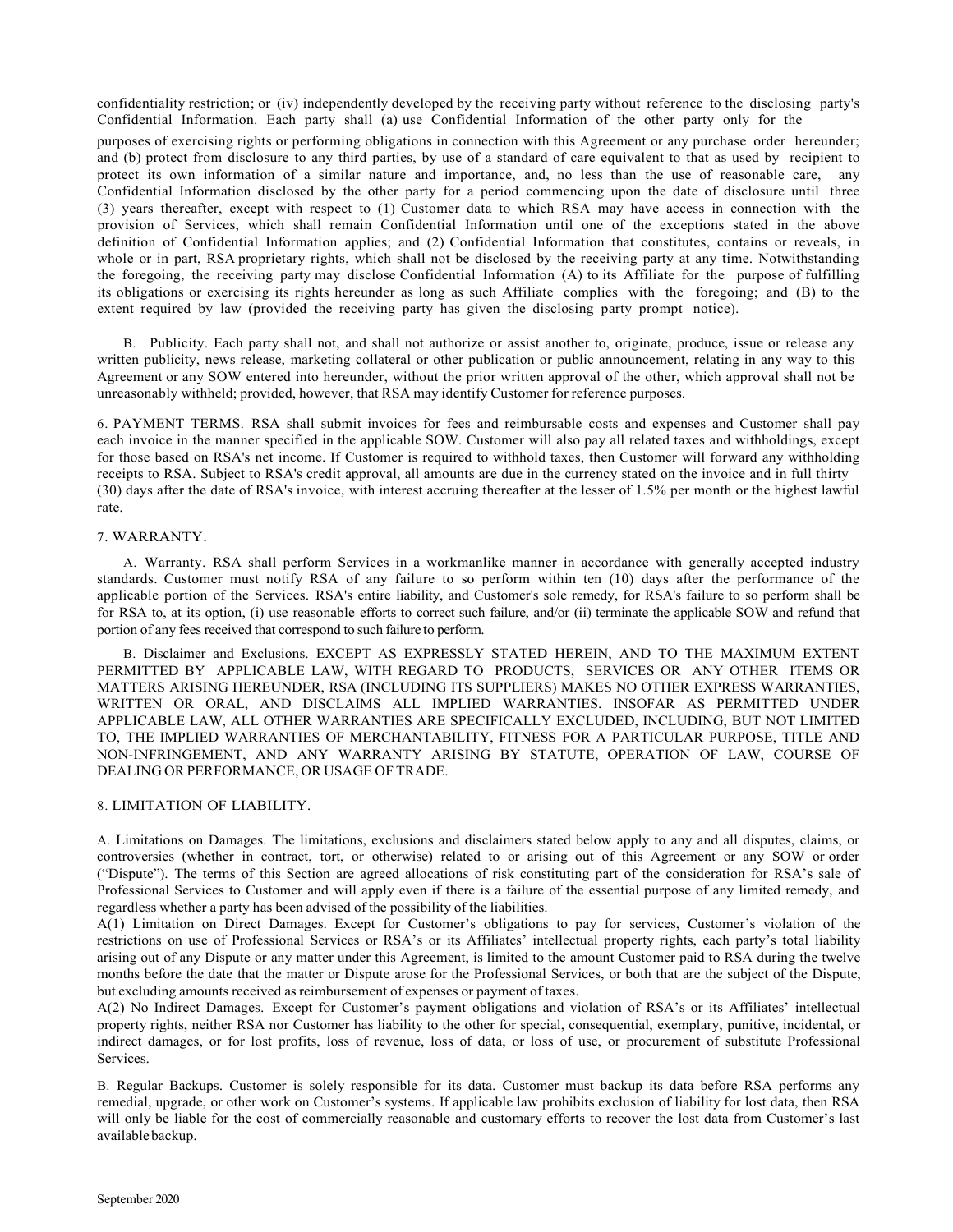C. Limitation Period. Except as stated in this Section, all claims must be made within the period specified by applicable law. If the law allows the parties to specify a shorter period for bringing claims, or the law does not provide a time at all, then claims must be made within 12 months after the cause of action accrues.

9. TRADE COMPLIANCE. Customer's purchase of licenses for Software and access to related technology ("Materials") are for its own use, not for resale, export, re-export, or transfer. Customer is subject to and responsible for compliance with the export control and economic sanctions laws of the United States and other applicable jurisdictions. Materials may not be used, sold, leased, exported, imported, re-exported, or transferred except with prior written authorization by RSA. or its Affiliates and in compliance with such laws, including, without limitation, export licensing requirements, end-user, end-use, and end-destination restrictions, and prohibitions on dealings with sanctioned individuals and entities, including but not limited to persons on the Office of Foreign Assets Control's Specially Designated Nationals and Blocked Persons List or the U.S. Department of Commerce Denied Persons List. Customer represents and warrants that it is not the subject or target of, and that Customer is not located in a country or territory (including without limitation, North Korea, Cuba, Iran, Syria, and Crimea) that is the subject or target of, economic sanctions of the United States or other applicable jurisdictions. Customer understands and will comply with all applicable provisions of the U.S. Arms Export Control Act (AECA) and the U.S. International Traffic in Arms Regulations (ITAR) in Customer's receipt, use, transfer, modification, or disposal of Software. Customer acknowledges that any use, modification, or integration of the Software in or with defense articles or in the provision of defense services is not authorized by RSA, and that RSA will not provide warranty, repair, customer support, or other services in connection with such end uses. Customer certifies that any software, disk images, or other data provided to RSA in connection with the purchase of the Software will not contain technical data, software, or technology controlled by the ITAR or AECA, and that if Customer later returns the Software to RSA or grants RSA access to the Software, Customer will not include or otherwise make available to RSA any such technical data, software, or technology. Customer agrees to indemnify and hold RSA harmless for any liability, loss, damage, cost, expense, or penalty arising from Customer's non-compliance with the AECA, ITAR, or the provisions of this Section.

10. NOTICES. Any notices permitted or required under this Agreement and/or any SOW entered into hereunder shall be in writing, and shall be deemed given when delivered (i) in person; (ii) by overnight courier, upon written confirmation of receipt; (iii) by certified or registered mail, with proof of delivery; (iv) by facsimile transmission with confirmation of receipt; or (v) by email, with confirmation of receipt. Notices shall be sent to the address, facsimile number or email address set forth above, or at such other address, facsimile number or email address as provided to the other party in writing.

11. INDEPENDENT CONTRACTORS. The parties shall act as independent contractors for all purposes under this Agreement. Nothing contained herein shall be deemed to constitute either party as an agent or representative of the other party, or both parties as joint venturers or partners for any purpose. Neither party shall be responsible for the acts or omissions of the other party, and neither party will have authority to speak for, represent or obligate the other party in any way without the prior written approval of the other party.

12. MISCELLANEOUS. This Agreement and any SOW(s) entered into hereunder (i) shall constitute the complete statement of the agreement of the parties with regard to the subject matter hereof and (ii) may be modified only by a writing signed by authorized representatives of both parties. Except for the payment of fees, neither party shall be liable under this Agreement or any SOW because of a failure or delay in performing its obligations hereunder on account of any force majeure event, such as strikes, riots, insurrection, terrorism, fires, natural disasters, acts of God, war, governmental action, or any other cause which is beyond the reasonable control of such party. RSA shall not be liable under this Agreement or any SOW because of failure or delay in performing its obligations hereunder on account of Customer's failure to provide timely access to facilities, space, power, documentation, networks, files, software, and Customer personnel that are reasonably necessary for RSA to perform its obligations. Neither party may assign this Agreement to a separate legal entity, without the other party's written consent. Neither party shall unreasonably withhold or delay such consent; provided, however, that such written consent shall not be required if (i) either party assigns this Agreement to a separate entity in connection with a merger, acquisition, or sale of all or substantially all of its assets with or to such other separate entity, unless the surviving entity of the merger, acquisition, or sale of assets is a direct competitor of the other party. Nothing herein shall limit RSA's right to assign its right to receive and collect payments hereunder. All terms of any purchase order or similar document provided by Customer, including but not limited to any pre-printed terms thereon and any terms that are inconsistent, add to, or conflict with this Agreement and/or an SOW, shall be null and void and of no legal force or effect. No waiver shall be deemed a waiver of any prior or subsequent default hereunder. If any part of this Agreement and/or any SOW entered into hereunder is held unenforceable, the validity of the remaining provisionsshall not be affected.

13. GOVERNING LAW. This Agreement is governed by: (i) the laws of the Commonwealth of Massachusetts when RSA means RSA Security LLC; (ii) the laws of the applicable country in which the applicable RSA, Dell or EMC subsidiary is registered to do business when RSA means the local RSA, Dell or EMC subsidiary, and (iii) the laws of Ireland when RSA means RSA Security & Risk Ireland Limited. In each case, the applicability of laws shall exclude any conflict of law rules. The U.N. Convention on Contracts for the International Sale of Goods shall not apply. In the event of a dispute concerning this Agreement, Customer consents to the sole and exclusive personal jurisdiction of the courts of competency in the location where Dell or EMC is domiciled.

14. CUSTOM APPLICATION SUPPORT. If Customer elects to receive Custom Application Support for the Services provided by RSA to Customer, such Support shall be (i) provided pursuant to the terms and conditions set forth in Exhibit A hereto, and (ii) provided for the period specified in the applicable quotation.

15. TRAINING SERVICES. If Customer elects to receive Training Services provided by RSA, the terms and conditions set forth in Exhibit B hereto shall apply.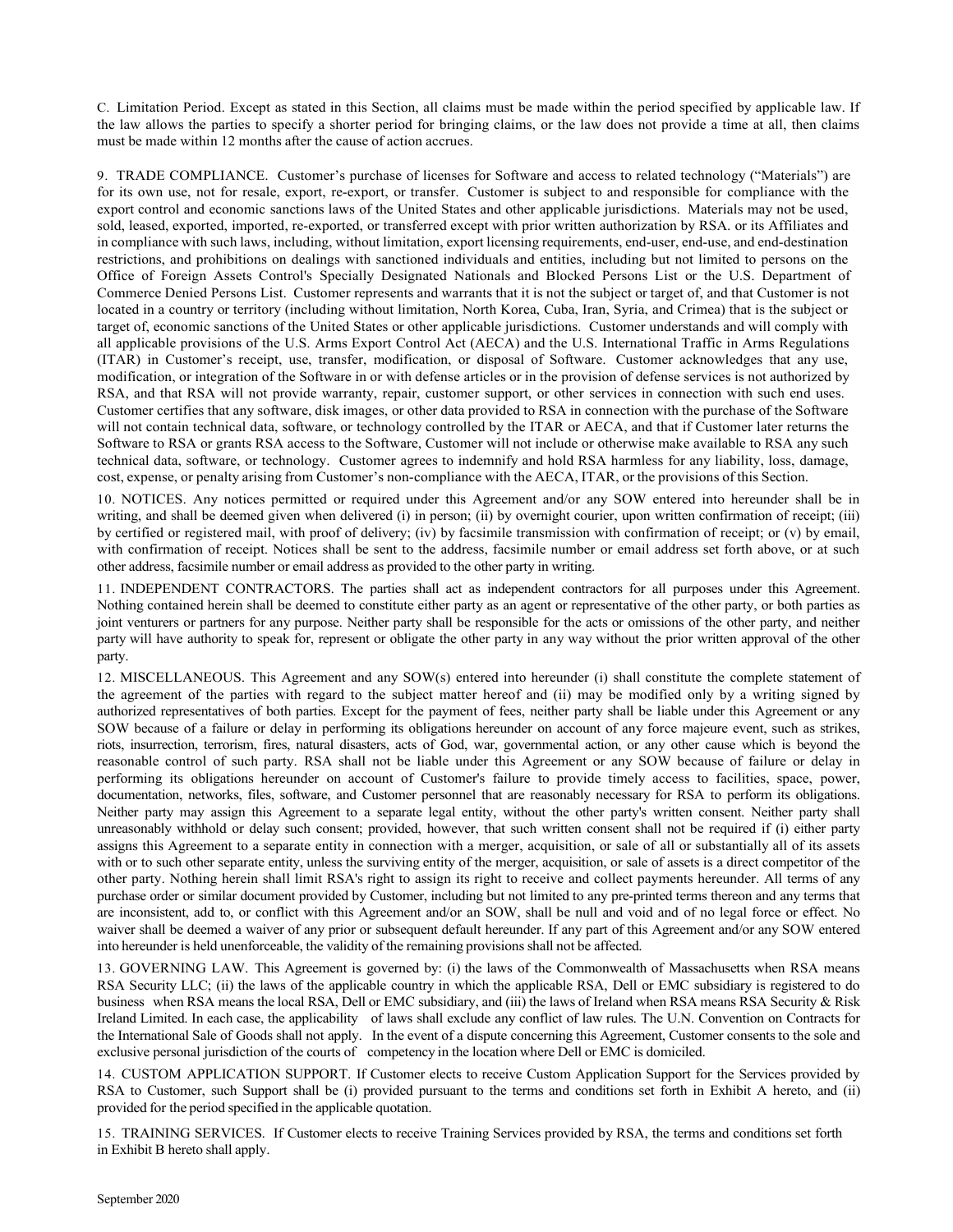## EXHIBIT A

### CUSTOM APPLICATION SUPPORT

This Exhibit A to the Professional Services Agreement between RSA and Customer (the "Agreement") addresses RSA's provision of Custom Application Support. Any such support will be provided subject to the terms and conditions of the Agreement and those set forth herein. In the event of a conflict between the terms and conditions of this Exhibit and the terms and conditions of the Agreement, with respect to Custom Application Support, the terms and conditions of this Exhibitshall govern.

### 1. Definitions

- (a) Any term not defined herein, but defined in the Agreement, shall be deemed to have that definition identified in the Agreement.
- (b) "Custom Application Support" means a maintenance program offered by RSA on an optional basis which provides its customers with maintenance of custom software developed and/or delivered under a professional services agreement or other equivalent agreement. This optional maintenance program consists of the technical services described in Section 2 below.
- (c) "Custom Application Support Fee" means the fee charged to Customer as quoted by an authorized RSA representative for provision of the Custom Application Support described herein, exclusive of any separate time and materials amounts attributed to additional support services which may be performed by RSA at the election of the Customer.
- (d) "Error" shall mean any reported malfunction, error or other defect in the custom software that can be reproduced by RSA and constitutes a non-conformity from the applicable statement of work.
- (e) "Maintenance Agreement" means an agreement executed by and between Customer and RSA which provides the terms under which RSA supports Customer's use of RSA's generally available products.
- (f) "Severe Bug" or "S1 Bug" means a bug that causes a severe problem that prevents customer from performing business critical functions.
- (g) "Enhancement" means an improvement to custom software that results in additional functionality, including upgrades to address patches and/or upgrades of, or other changes in, dependent products such as operating systems, server software, etc. not specifically identified in the Statement of Work.

### 2. RSA's Obligations.

Prior to receiving Custom Application Support, a Customer must have executed and have paid all fees outstanding under the Maintenance Agreement. So long as this Exhibit and the Maintenance Agreement remain in effect, RSA shall provide the following services to Customer under the Custom Application Support program:

- (a) Provide telephone consultation to Customer with respect to the custom software during the hours in which Customer receives support under the Maintenance Agreement. Calls for Custom Application Support should be directed to the applicable technical support centers listed at the following link: https:/[/www.rsa.com/en-us/services/rsa-product-and-customer-support](http://www.rsa.com/en-us/services/rsa-product-and-customer-support)
- (b) Provide initial response within four (4) hours of Customer's report of all S1 Bugs.
- (c) Isolate and verify S1 Bugs; and correct such S1 Bugs to the extent determined necessary by RSA.

In addition to the services described above, at the election of Customer, RSA may provide additional support on a separate time and materials basisto address and develop Enhancements and fixes for non S1 Bugs.

3. Customer's Obligations.

In order to receive the Custom Application Support services described herein, Customer agreesto:

- (a) Continue to subscribe to one of RSA's support offerings.
- (b) Use reasonable efforts to ensure that reported S-1 Bugs have been isolated from the standard RSA products to confirm that the S-1 Bug is custom software related. Maintenance and support issues related to standard RSA products will be supported under the terms of a separate Maintenance Agreement between RSA and Customer.
- (c) Customer must provide, support and allow RSA access to all hardware and software necessary to provide Custom ApplicationSupport.
- (d) Identify a single point of contact familiar with the custom software that will be responsible for calling for support.

### 4. Limitations

Not included in the Custom Application Support services described herein are:

(a) Repair or replacement of custom software required as a result of causes other than normal use, including, without limitation, repair, maintenance, alteration or modification of the custom software by persons other than RSA or RSA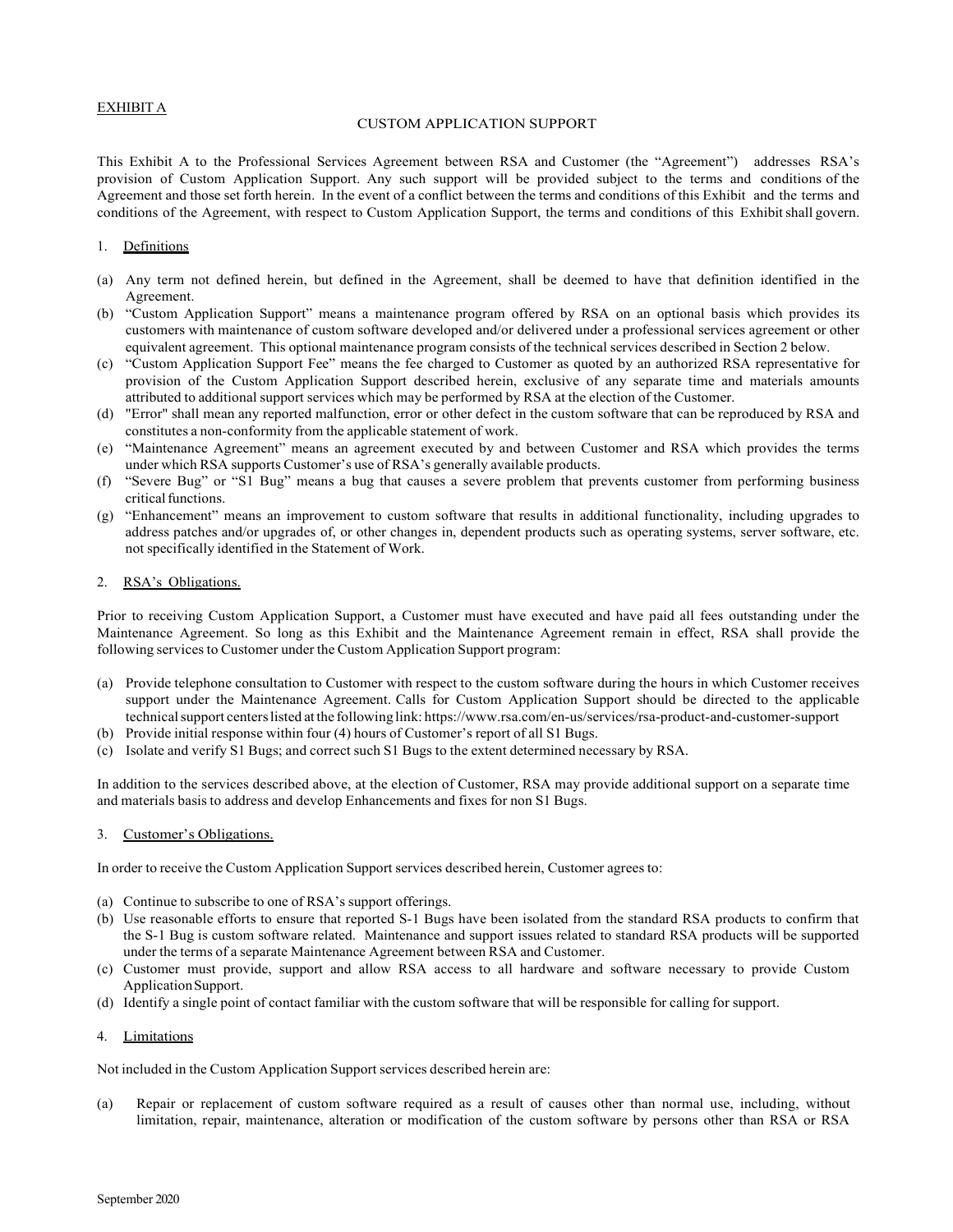authorized personnel; accident, fault or negligence of the Customer; operator error or improper use or misuse of the custom software; or causes external to the custom software, such as but not limited to failure of electrical systems, or fire or water damage.

- (b) Modification or replacement of the custom software due to incompatibilities in or failure of the custom software resulting from patches and/or upgrades of, or other changes in, dependent products such as operating systems, server software, etc. not specified in the Statement of Work.
- (c) Repair, alteration or replacement required due to modifications made to the custom software by persons other than RSA or RSA-authorized personnel, or the use of the custom software with software or equipment other than that for which the custom software was originally developed.
- (d) Maintenance support due to Customer's noncompliance of the provisions of Section 3 herein.

# 5. Payment and Term

- (a) Payment of the Custom Application Support Fee shall be due net thirty (30) days from date of RSA invoice.
- (b) The initial term of this Exhibit shall begin upon execution of the Agreement. Subject to Section 5(c), Custom Application Support may subsequently be renewed on an annual basis, unless RSA notifies Customer at least sixty (60) days before the expiration of the initial term or any renewal term of its intent not to renew Custom Application Support.
- (c) Custom Application Support specifically excludes support for any version of the custom software released by RSA which has reached its "end of primary support" (EOPS) date, as determined by RSA. Each custom software deliverable will reach its EOPS date after a period of not less than thirty-six (36) months following the date of that deliverable's "General Availability" (or "GA" release date, as this term is generally understood in the software industry). This time period may be extended by RSA at its sole discretion. For certain custom software deliverables, Customers may enter into an Extended Support agreement for a period of one or two years to obtain Custom Application Support for custom software which has already reached its EOPS date.
- (d) If Custom Application Support expires or is terminated, and Customer subsequently seeks to reinstate Custom Application Support, Customer shall pay the cumulative (a) Custom Application Support Fees applicable for the period during which support lapsed; and (b) the then-current reinstatement fee, as quoted by an authorized RSA representative, distributor or reseller.